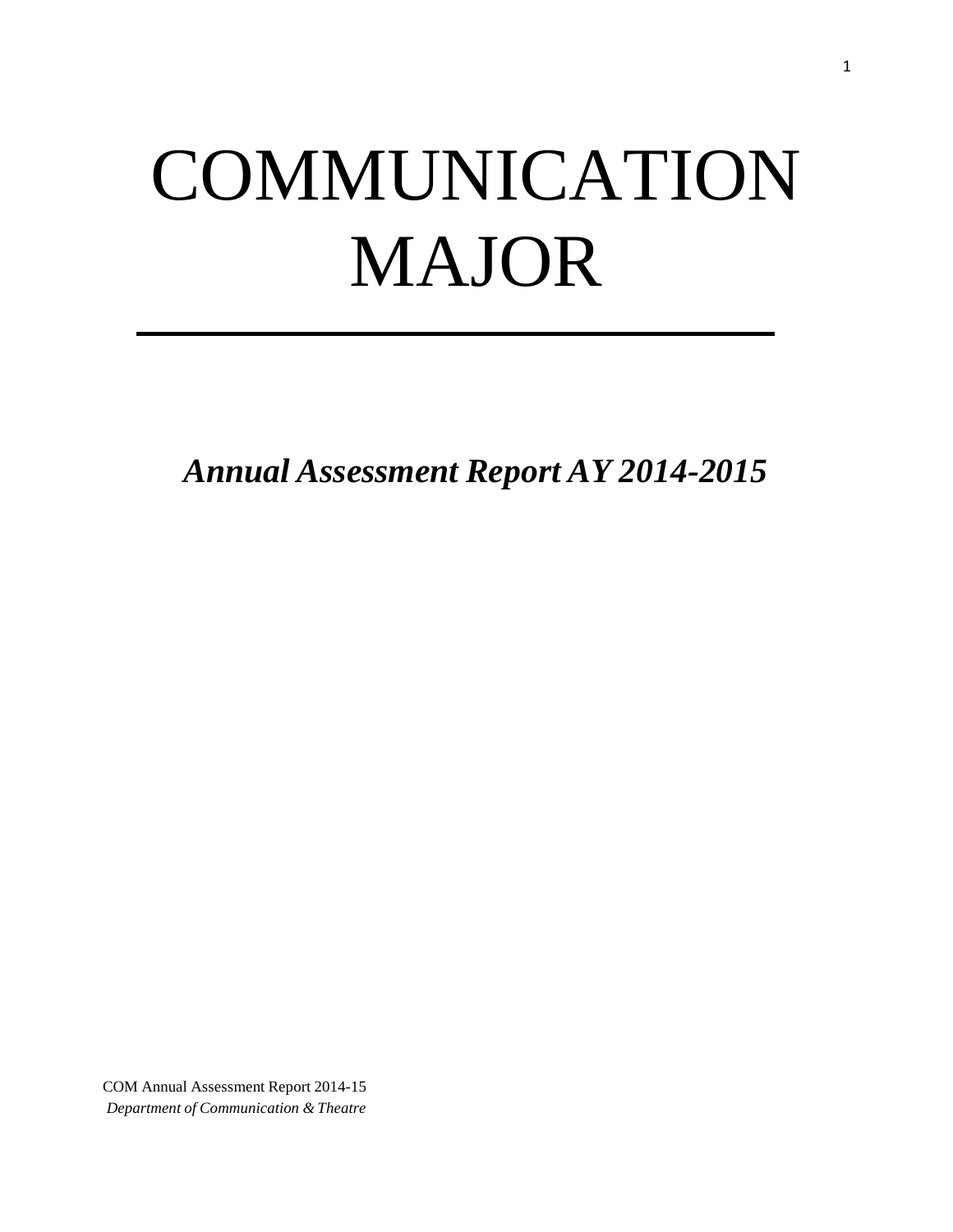# **COM Annual Assessment Report AY 2014-2015 Department of Communication & Theatre**

# I.**Mission:**

# **University Mission:**

Point Loma Nazarene University exists to provide higher education in a vital Christian community where minds are engaged and challenged, character is molded and formed, and service becomes an expression of faith. Being of Wesleyan heritage, we aspire to be a learning community where grace is foundational, truth is pursued, and holiness is a way of life. "Learn, Grow, and Serve" is a motto often used to summarize the mission.

# **Department Mission:**

As communicators, all humans are part of an ongoing conversation. Communication is inevitable, irreversible, and continuous. The messages we send and receive shape our attitudes, build our relationships, and impact the environment in which we live. The mission of the Department of Communication and Theatre is to empower students with a meaningful Christian voice in the ongoing conversation of the world in which we live. We strive to meet this mission through, learning, growing, and serving.

# Learning Informed by our Faith in Christ

• Students will learn basic theory about the discipline of communication, organizational communication, media communication, broadcast journalism and theatre.

Growing in a Christ Centered Community

• As students understand the process of communication, they will be challenged to use communication competently in a variety of complex environmental and social contexts.

Serving in a Context of Christian Faith

• Students will participate in the disciplines of Communication and Theatre in the collective community around them.

The Department of Communication and Theatre is committed to helping each student learn, grow, and serve so that they may contribute meaningfully to the ongoing conversation of all humans and seeks to make an impact in the world through their communication abilities. The power to communicate is the power to transform our world one conversation at a time.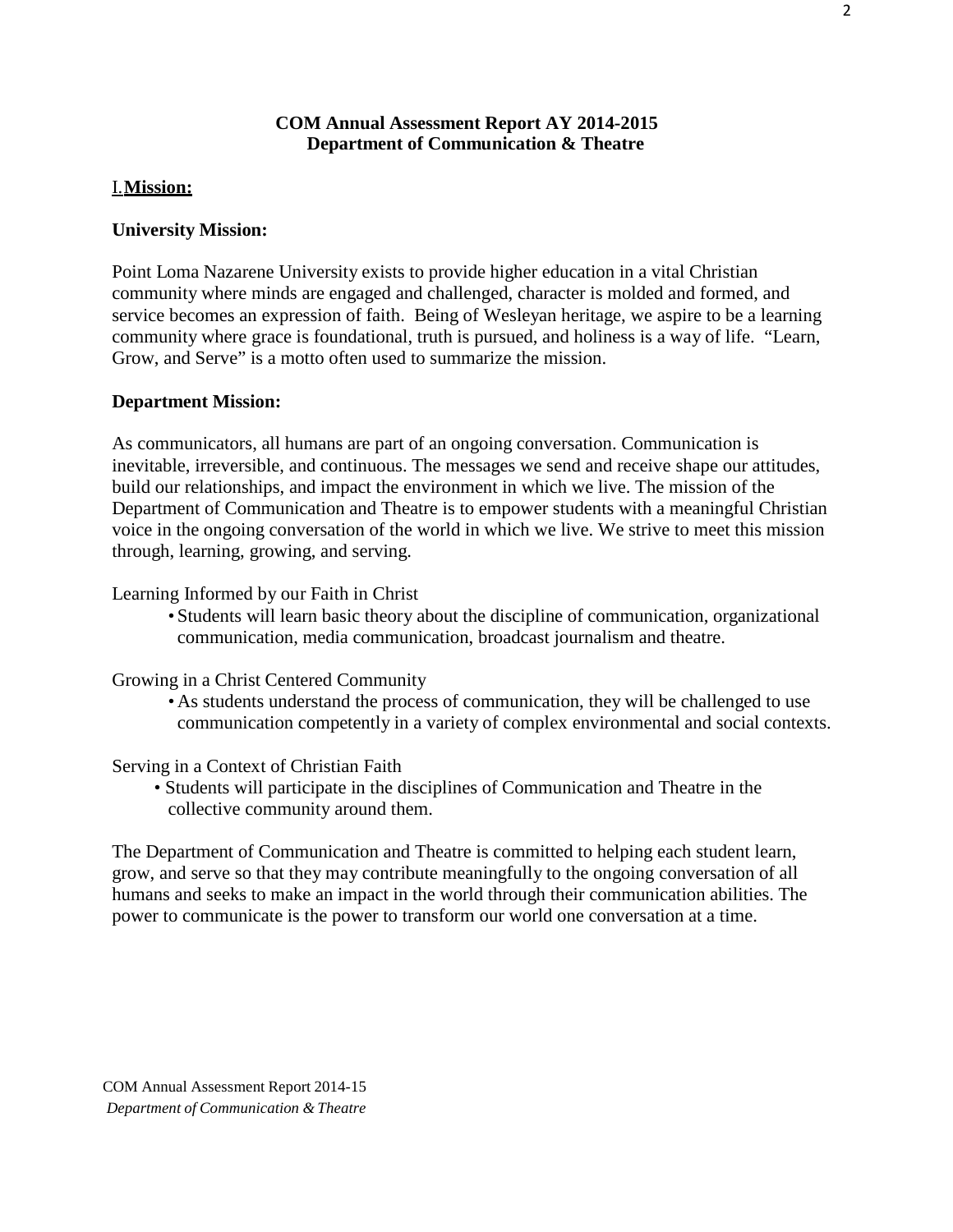| <b>Communication Major</b>                                                                                                                                                                                                                                           |                                                                                                                                  |  |  |  |  |
|----------------------------------------------------------------------------------------------------------------------------------------------------------------------------------------------------------------------------------------------------------------------|----------------------------------------------------------------------------------------------------------------------------------|--|--|--|--|
| <b>Institutional Learning Outcomes</b>                                                                                                                                                                                                                               | <b>COM Learning Outcomes</b>                                                                                                     |  |  |  |  |
| <b>LEARN</b><br>1. Informed by our Christian Faith, Members of the<br>PLNU community will:<br>a. display openness to new knowledge and<br>perspectives<br>b. think critically, analytically, and creatively<br>c. communicate effectively                            | 1. Learn basic theory and application or<br>$\bullet$<br>performance skills about and within the<br>discipline of communication. |  |  |  |  |
| <b>GROW</b><br>2. In a Christian Faith Community, Members will:<br>a. demonstrate God-inspired development and<br>understanding of others<br>b. live gracefully within complex environmental and<br>social contexts<br>$\mathcal{F}$                                 | 2. Use communication competently in a variety<br>of complex environmental and social contexts.                                   |  |  |  |  |
| <b>SERVE</b><br>In a Context of Christian Faith, Members of the<br>3.<br>PLNU community will:<br>a. engage in actions that reflect Christian<br>discipleship in a context of communal<br>service and collective responsibility<br>b. serve both locally and globally | 3. Participate in the disciplines of<br>communication in the collective community<br>around them.                                |  |  |  |  |

# **Alignment of the Institutional and COM Learning Outcomes**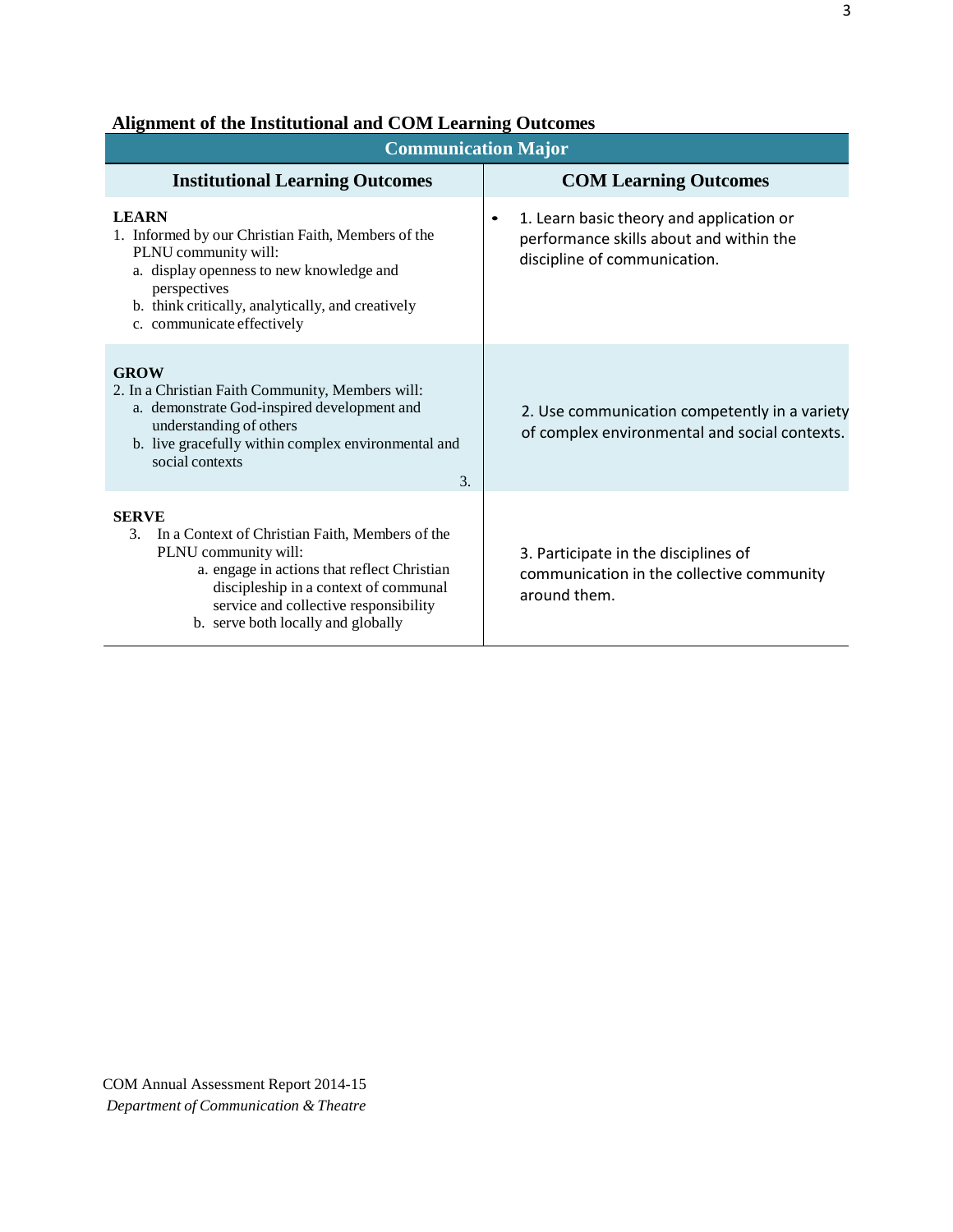# II. **COMMUNICATION PROGRAM LEARNING OUTCOMES (PLOs)**

#### **COMMUNICATION**

*Students who complete the program will be able to:*

PLO 1. Learn basic theory and application or performance skills about and within the discipline of communication.

PLO 2. Use communication competently in a variety of complex environmental and social contexts.

PLO 3. Participate in the disciplines of communication in the collective community around them.

#### **WASC Core Competencies**

Written Communication, Oral Communication, Information Literacy, Quantitative Reasoning/Literacy, Critical Thinking

#### **BLOOM'S TAXONOMY**

**Knowledge, Comprehension, Application, Analysis, Synthesis, Evaluation**

#### III. **Curricular Map : Attached**

#### IV.**Multi-Year Assessment Plan**

| AY 2013-2014 |                        | COM PLO's $4, 5, \& 6$ (previous years PLOs) |
|--------------|------------------------|----------------------------------------------|
| AY 2014-2015 |                        | COM PLO's 7, 8, $\&$ 9 (previous years PLOs) |
| AY 2015-2016 | COM PLO's $1, 2, 8, 3$ |                                              |
| AY 2016-2017 | COM PLO's $1, 2 \& 3$  |                                              |
| AY 2017-2018 | COM PLO's $1,2 \& 3$   |                                              |

COM Annual Assessment Report 2014-15

*Department of Communication & Theatre*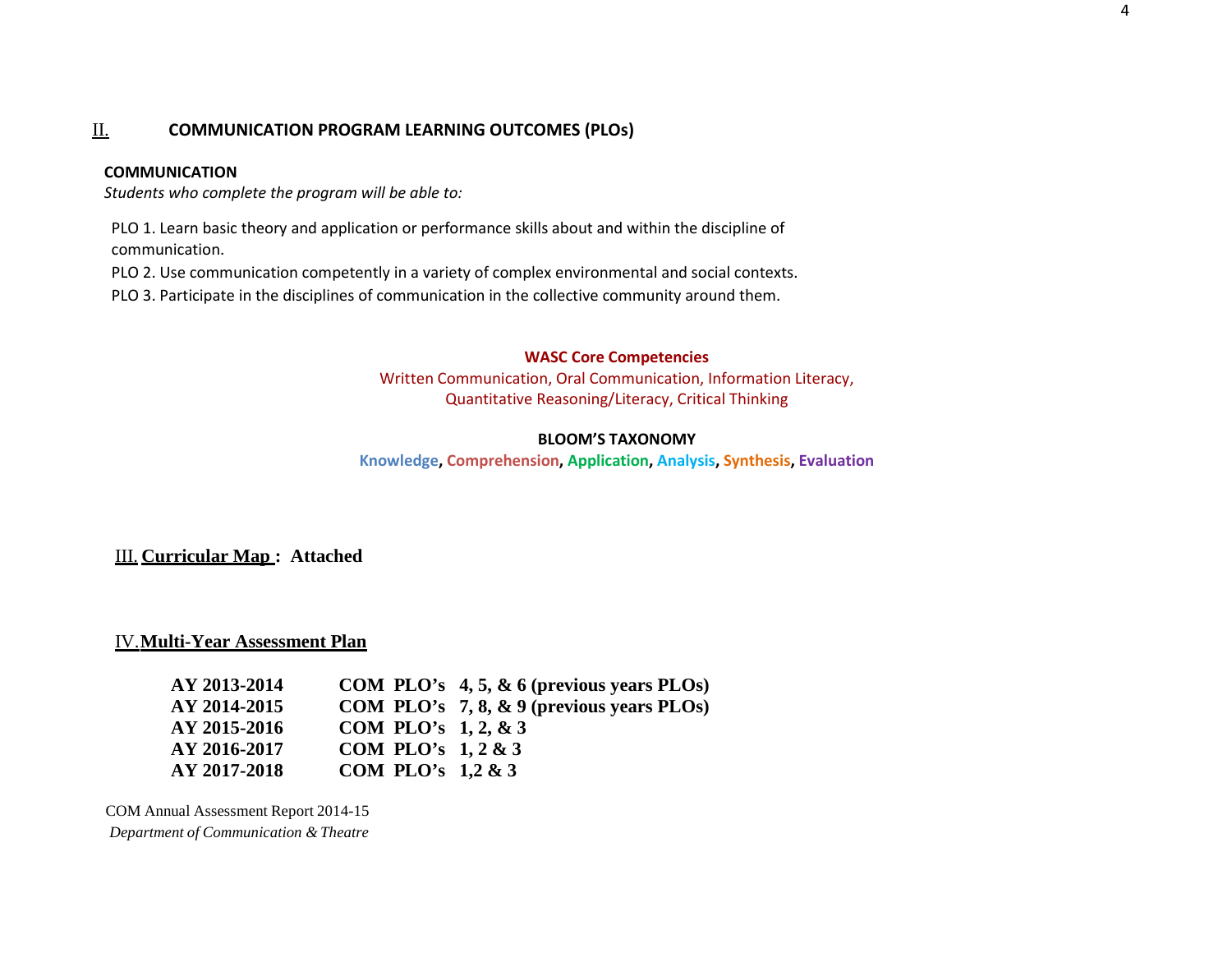#### V. **Methods of Assessment & Criteria for Success**

# **COM PLO 1**

| <b>Measure</b> | Criteria                   | (In)Direct            | When | Whom   |         |
|----------------|----------------------------|-----------------------|------|--------|---------|
|                | <b>Communication Essay</b> | 70% Good or Excellent |      | COM465 | Forward |

# **COM PLO 2**

| <b>Measure</b>                     | <b>Criteria</b>                | (In)Direct   | When           | <u>Whom</u> |
|------------------------------------|--------------------------------|--------------|----------------|-------------|
|                                    |                                |              |                |             |
| <b>Poster Session Presentation</b> | 70% Good or Excellent          | D/I          | COM 465        | Forward/    |
| Persuasion Essay                   | 70% Good or Excellent          | $\mathbf{D}$ | COM 330        | Czech       |
| <b>Public Debate Tournament</b>    | 70 % of 30 Speaker Pts (max) D |              | <b>COM 231</b> | Rutledge    |

# **COM PLO 3**

| <b>Measure</b>    | Criteria              | (In)Direct |         | When | Whom       |
|-------------------|-----------------------|------------|---------|------|------------|
|                   |                       |            |         |      | Supervisor |
| Intern Evaluation | 70% Good or Excellent |            | COM 421 |      |            |

# VI.**Summary of Data:**

#### **PLO1:**

All graduates completed the assignment for the Major required course under Dr. Forward for the COM 465 Communication Theories and Research course, of which one of the major assignments was the communication essay, which all passed at the 70% rate are higher, showing a basic understanding of communication theory as applied in real world situations had been learned.

COM Annual Assessment Report 2014-15 *Department of Communication & Theatre*